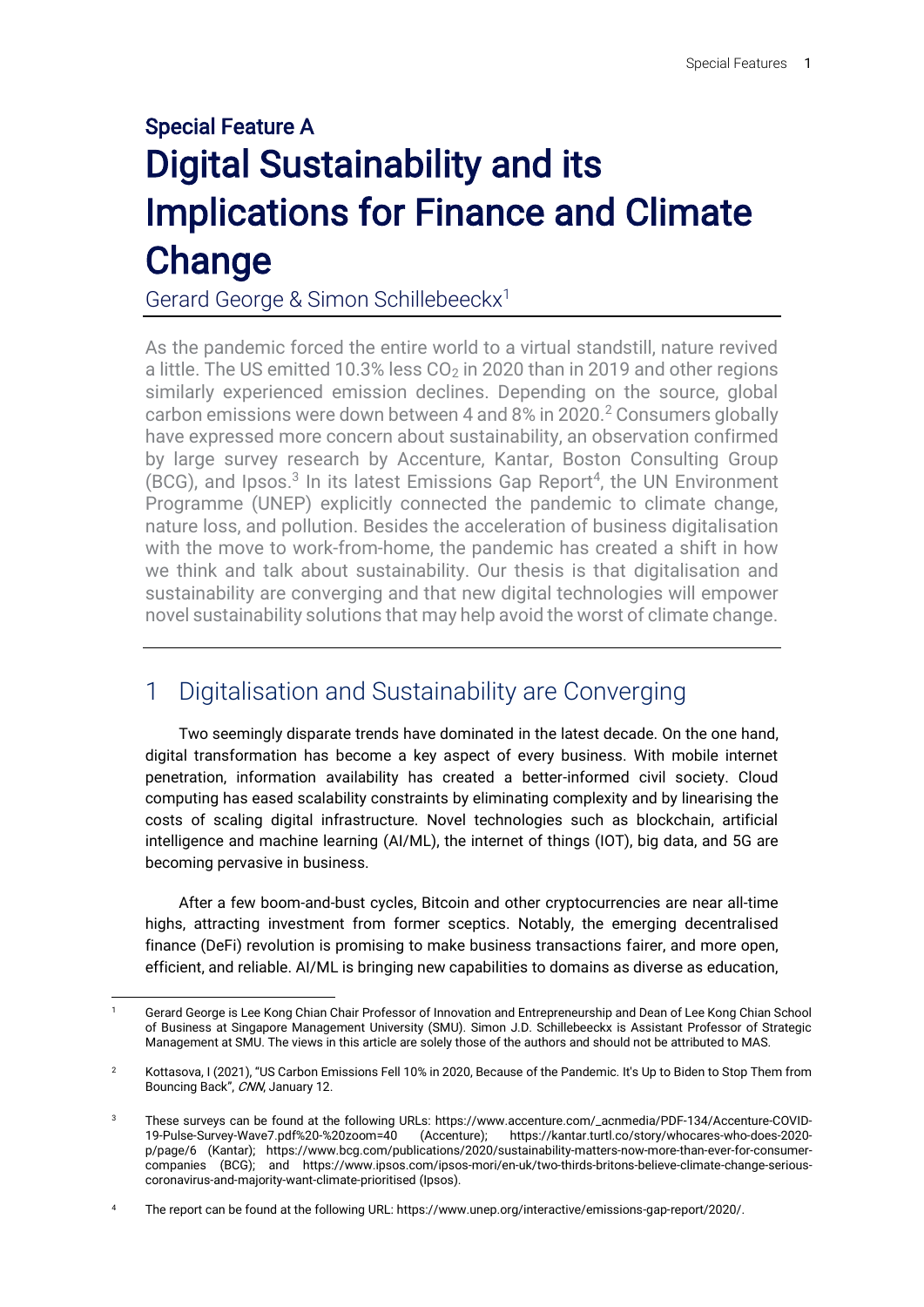pharmaceuticals, security, and agriculture, which could add 14% to global GDP by 2030 (PwC, 2017). Powered by 5G, the IOT will connect billions of devices, making everything in our homes, our offices, and our factories 'smarter' while feeding a massive increase in data availability. Eventually, society and the economy may function as a network of smart houses, smart transportation, smart electricity grids, and smart cities that increase economic exchange by lowering transaction costs.

On the other hand, sustainability, especially Sustainable Development Goal 13 (climate action), has become recognised as an existential challenge for humanity. The Canadian, EU, and UK parliaments have declared a climate emergency while many countries, including China and Singapore, have sharpened their sustainability targets with long-term plans. Implementing these plans could bring a new kind of prosperity. Scientists posit that increasing the quantum of nature reserves in the world from its current 10.7% to 30% of the world's surface would be a gamechanger for climate change and biodiversity, while at the same time increasing economic growth and human well-being (Waldron et al., 2020). Yet, well-respected publications on climate change (IPCC, 2018) and biodiversity (Díaz et al., 2019) still paint a dire picture of the future and call for bolder action.

In practice, we see an increasing number of companies engaging in sustainability reporting. Leading multinationals are setting ambitious environmental goals in the form of science-based targets and initiating restorative goals to become net-positive contributors to a healthier planet (Delmas et al., 2019; Schillebeeckx, 2021). Management scholars have also articulated the need to investigate the consequences of, and organisational triggers behind, climate change, inclusive growth, natural resource management, and societal resilience (George et al., 2015; Howard-Grenville et al., 2014). From these trends, we can infer an opportunity for transformational change.

We submit that the digitalisation and sustainability trends are converging and could power this opportunity. In earlier work, we defined digital sustainability as *the organisational* activities that seek to advance the sustainable development goals through creative deployment of technologies that create, use, transmit, or source electronic data (George et  $al.$ , 2020). The concern for climate change is met with the optimism of mission-driven organisations that believe that the creative deployment of digital technologies will address some of the most intractable problems of our time.

## 2 The Drivers of Digital Sustainability

Three forces that have increased the use of digital technologies to address sustainability challenges underpin our convergence hypothesis: (1) expansion of corporate purpose, (2) economies of collective action, and (3) appropriability of private value from creating public goods.

Increasingly, companies define their purpose in broader terms. In a forthcoming paper, we state, "purpose in the for-profit firm captures the essence of an organisation's existence by explaining what value it seeks to create for its stakeholders. In doing so, purpose provides a clear definition of the firm's intent, creates the ability for stakeholders to identify with, and be inspired by the firm's mission, vision, and values, and establishes actionable pathways and an aspirational outcome for the firm's actions" (George et al., 2022). Industry experts extol the virtues of purpose and link it to enhanced performance because it underpins employee engagement, hiring, motivation, innovation, consumer loyalty, and financial performance. Firms have started to define such purpose with explicit social and environmental goals that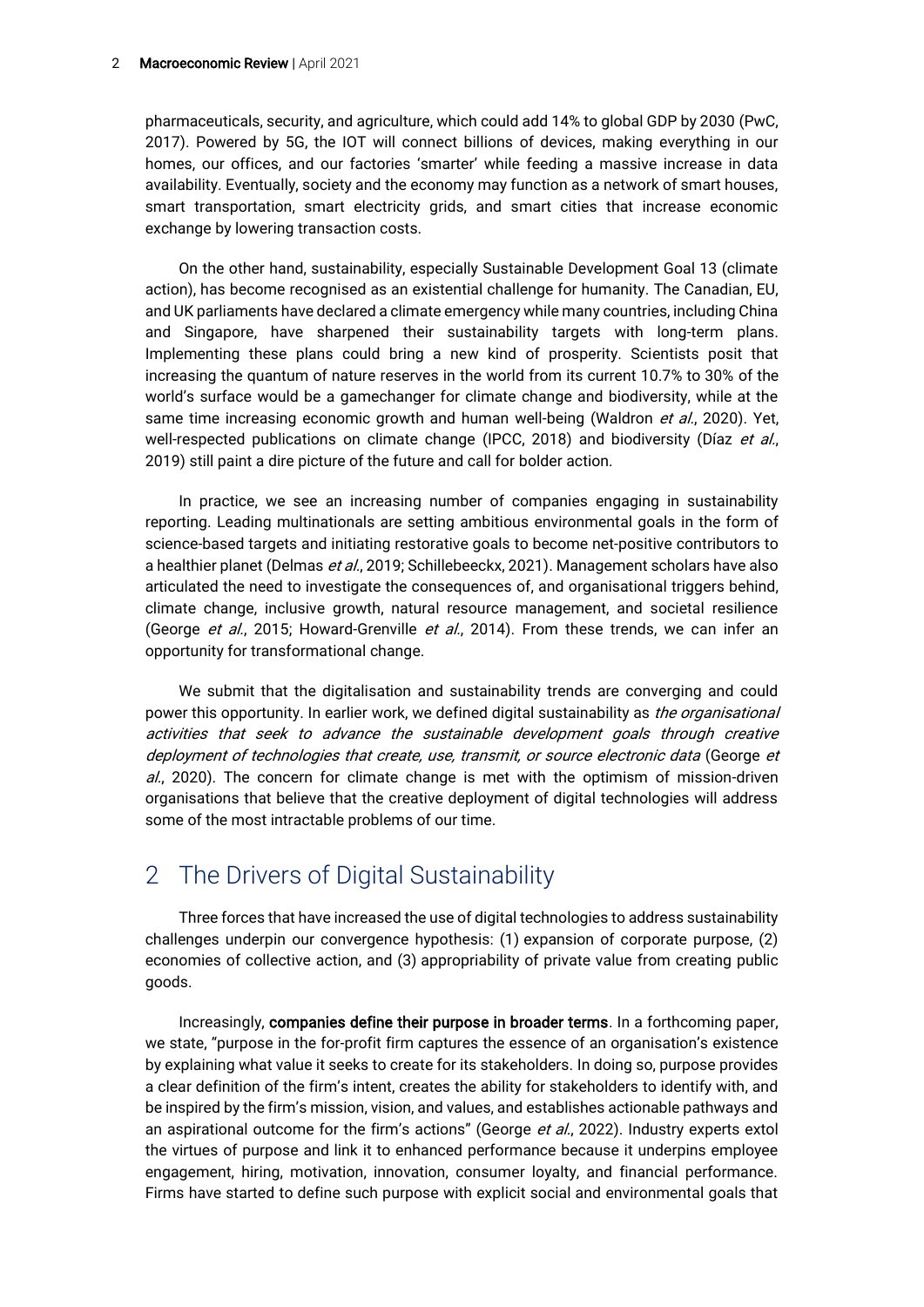are core to their identities and fall within their scope of influence. It is therefore no surprise that companies have started deploying technological tools, including those of digitalisation, to address the biggest challenge of the century. Similarly, we have seen companies rapidly digitise their offerings and services during the pandemic to survive, and even thrive, during extended periods of lockdown or circuit breakers. Companies are using the digitalisation toolbox including blockchain, AI/ML, IOT, 5G and mobile to tackle climate change.

Digitalisation has also empowered smaller companies. Much like how cloud computing collectivised the economies of scale wherein small businesses could benefit from similar economies of scale as larger entities, digitalisation has more generally created economies of collective action. Through digital technologies, companies and individuals find it easier to coordinate and to transact with one another, either through information layers on the internet or through exchange layers that are intermediated by third parties or blockchain systems. This has enabled a wider participation towards addressing critical environmental challenges. Interestingly, consumers seem to intuitively know this, as 95% of respondents to a BCG survey believe their personal actions could help reduce waste, tackle climate change, and protect biodiversity and this belief has strengthened during the pandemic (Kachaner et al., 2020).

In essence, digitalisation has enhanced our capacity to coordinate in non-hierarchical systems, which, in combination with growing awareness, has empowered agents all over the world to act. Digitalisation has increased knowledge access and sharing (e.g., information storage, open source), decentralised knowledge creation (e.g., Wikipedia, distributed computing), freed knowledge exchange (e.g., from mail and messaging to Clubhouse), and is decentralising value exchange (via blockchain). All these irreversible trends lead to more decentralisation of power, which, in turn, gives people and businesses the tools to create meaningful change that aligns with their higher-level purpose.

A growing sense of purpose attracts companies to take climate action using the tools at their disposal, while digitalisation is widening the portfolio and the exposure of relevant stakeholders. Together, they provide a powerful engine for change. Within a capitalist system however, they still lack a crucial element—value appropriation. Here again, digitalisation is enabling organisations to appropriate private value from the creation of public goods in completely new ways. Digitalisation has enabled us to map large parts of the natural world, and our ability to monitor that natural world's evolution is not only important to ensuring that we preserve it or pay attention to it (as David Attenborough has done throughout his career) but is also increasingly a currency that creates private value. As companies and nations commit to carbon neutrality, carbon stored in forests and oceans is quantified, and that information is being monetised. Thus, what digitalisation has enabled is the appropriation of private value from the creation of public goods in a way that was virtually impossible a decade ago. These three trends together underpin the digital sustainability convergence hypothesis, and they give rise to a variety of new opportunities.

## 3 Opportunities in Digital Sustainability

Digital technology is enabling us to solve problems in novel ways. Our previous work introduced a variety of digital tools that businesses are using to address sustainability challenges (George et al., 2020). We revisit these tools and highlight innovative businesses that are using them to create solutions. A short overview is provided in Table 1.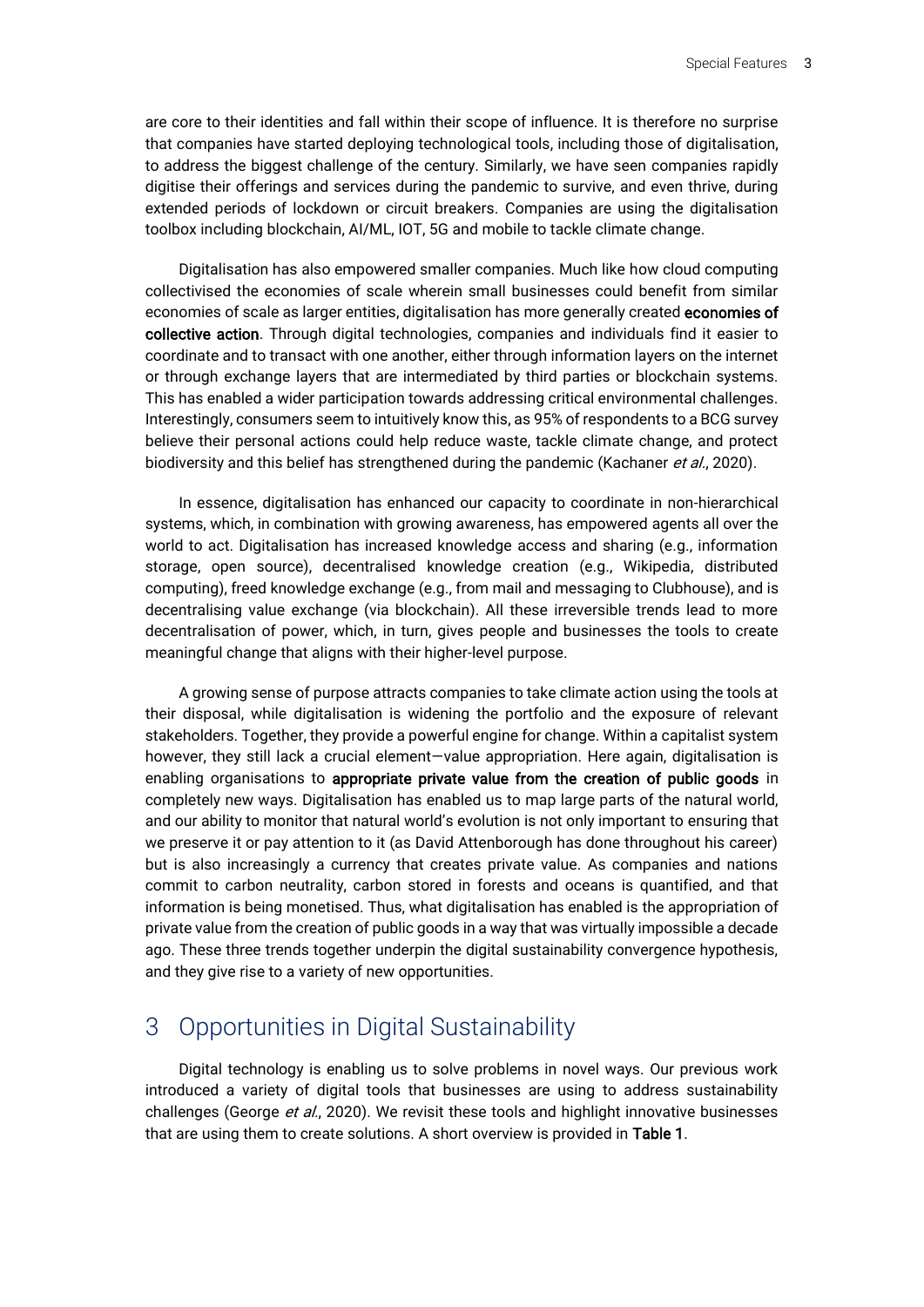|  |  |  |  |  | Table 1 The digital toolbox and its proponents |
|--|--|--|--|--|------------------------------------------------|
|--|--|--|--|--|------------------------------------------------|

| <b>Tool</b>                 | <b>Technology</b>                            | <b>Illustrative Exemplars</b>               |  |
|-----------------------------|----------------------------------------------|---------------------------------------------|--|
| Instrumentation             | Remote sensing, AI/ML, IOT                   | Kumi Analytics, Intensel                    |  |
| Tokenisation                | Blockchain, Airtable                         | Air Carbon, Carbon Ethics, Seven Clean Seas |  |
| Gamification                | Mobile, GPS                                  | Ant Forest, Atlas Go                        |  |
| Re-intermediation           | Digital platforms, mobile, apps, integration | Handprint, Olam                             |  |
| Contracting and<br>layering | <b>Blockchain</b>                            | DiMuto                                      |  |
| Digitising<br>institutions  | All the above                                | Georgia, Ukraine                            |  |

Instrumentation captures activities involved in creating digital instruments and insights for decision-making on climate change and its effects. These activities include the simple tracking of energy usage and waste generation to enhance factory efficiencies and the deployment of IOT devices to track real-time events such as leaks and spikes in energy consumption, as well as more advanced ways of codifying observations of the natural world to inform trading, as well as risk and resilience assessments and to monitor environmental state change. In Singapore, Kumi Analytics uses satellite data and advanced machine learning to predict crop volumes and estimate carbon sequestration in mangrove forests, both of which can inform trades in underlying assets. Intensel, a winner at the Singapore Fintech awards in 2020, uses similar technologies to assess climate risks and helps companies visualise their exposure to specific climate risk.

Tokenisation is the transformation of assets to tradeable tokens that live on a blockchain architecture, or to non-fungible digital assets to which a third party can lay claim. Air Carbon is a carbon exchange that tokenises existing and certified carbon credits to enhance price transparency and liquidity and to support commodification of carbon projects. Carbon Ethics and Seven Clean Seas both use a simpler form of tokenisation and create respectively proof of planting of mangroves and coral reefs and proof of plastic clean-up in digital formats. Carbon Ethics tags each tree and coral, photographs them on a quarterly basis, and stores that information in a public Airtable. Such publication builds trust that impacts are real, not double-sold, and thus valuable to companies or individuals who want to lay claim to some of the public good benefits. Seven Clean Seas has government officials certify the daily haul of plastic and publishes its collection data to a password-protected database to which all its clients have access.

Gamification of existing services to benefit the planet emerged to cater to the growing demand from consumers to become involved in sustainable initiatives. Most notably, Ant Financial has designed the Ant Forest toolset within its Alipay payment application to encourage pro-environmental behaviours. Taking public transport, paying your bills online, and other services are rewarded with Energy Points that can be used to buy seeds to plant virtual trees. While gamified aspects have been built into the app (e.g., friends can steal energy points, you can water someone else's propagule), the real gamechanger is that Ant Financial transforms those virtual trees into real saxaul trees in a desert in Inner Mongolia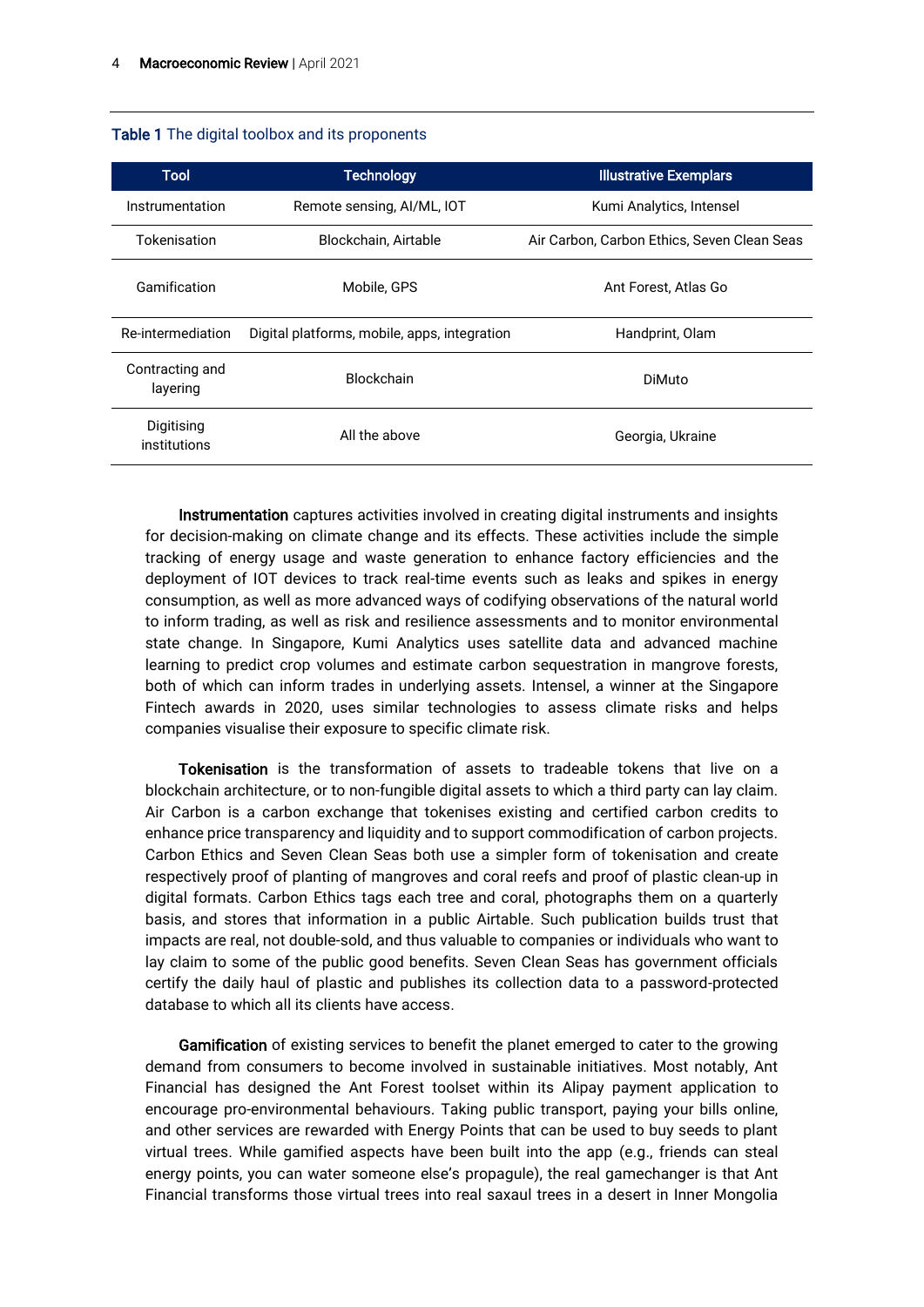(Merrill et al., 2019). Similarly, Atlas Go is a community application that companies can use to challenge their employees and other stakeholders to achieve a set goal. Companies can, for instance, run a health campaign and reward employees for walking 10,000 steps a day, and these rewards can be linked to public good creation such as donations to reforestation initiatives.

Re-intermediation occurs when innovative actors are disrupting existing transaction railroads in between different organisations to change how a supply chain or an ecosystem works. Olam is digitising the origination process for crops like coffee and cocoa by equipping small-scale farmers with mobile phones armed with a digital sales platform, which allows Olam to cut out price-setting intermediaries and to provide higher prices to farmers. Handprint is a platform company that creates an open market for positive impact projects (by doing active curation and digitalisation of non-governmental organisation (NGO) services) while also building digital toolsets for impact integration and automation. For instance, Handprint developed e-commerce plug-ins for WooCommerce and Shopify that empower merchants to communicate their commitment to the planet just before checkout. More generally, the underlying technology enables integration and automation of impact with any volume performance indicator that a company tracks digitally. While blockchain enables disintermediation and direct peer-to-peer engagement, we have not yet seen this more radical form in the digital sustainability space.

Contracting is the deployment of smart contracts on blockchain to automate certain elements of business logic between different parties while layering involves the addition of new types or more detailed information in business processes and transactions in order to create transparency. DiMuto is a trade technology company that champions collaborative commerce and has built blockchain-based solutions to facilitate international trade for fruits and vegetables by layering farm-to-fork supply chain visibility and trackable international trade documents onto existing international trade business processes to enhance transparency.

Finally, digitising institutions happens when businesses, governmental and NGOs use digital technologies to alleviate concerns caused by "institutional voids", which are typically associated with the absence of trust and the presence of corruption and other failures of markets, governments, norms, and institutions. Digital technologies can be used to address such issues in novel ways, by solving trust problems and in doing so, rebuild faith in institutions. In Georgia and Ukraine for instance, governments have, cognisant of their temporary nature and the risks of future authoritarianism and possible expropriation of property, turned to blockchain systems to create an undisputable authority of land ownership titles (Shang and Price, 2019; Verbyany, 2017).

### 4 The Green Finance Landscape

The convergence of sustainability and digitalisation is also altering the finance landscape. Private as well as public financial institutions are experimenting with the digital toolbox and are fast becoming crucial actors in the digital sustainability space. In 2017, MAS introduced a Sustainable Bond Grant Scheme to support the issuances of green, social and sustainability-linked bonds in Singapore, to channel capital towards catalysing broader adoption of sustainability practices. As part of Singapore's Green Plan, the government is now experimenting with green bonds, with S\$19 billion worth of projects already identified (Mohan, 2021), and the potential for higher future issuance. While bonds are familiar financial products, green bonds are still in their infancy. The market for green bonds is growing rapidly,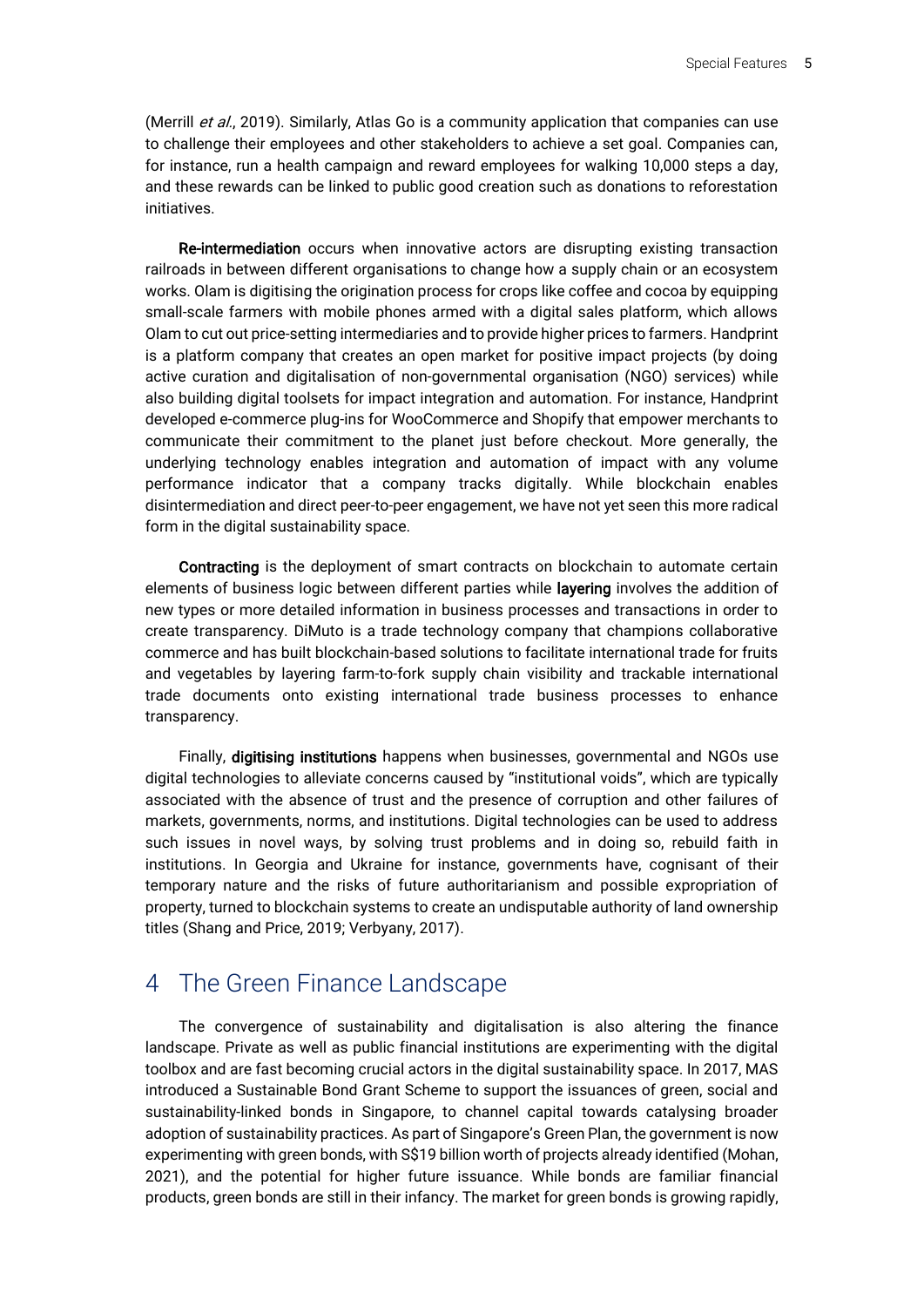although its size remains well below 1% of the US\$128 trillion global bond market. To ensure that green bonds are indeed green, there is a need to monitor the environmental performance of underlying assets and report them in a cost-effective manner. This will increasingly rely on combinations of IOT, 5G, remote sensing (satellites and drones), and AI/ML.

DBS Bank has raised its sustainable finance targets from S\$20 billion to S\$50 billion by 2024, following a marked increase in demand, spearheaded by companies that have strengthened their commitments to environmental, social and governance (ESG) goals during the pandemic. The increase in ESG activity is promising and can be tied to a strategic reporting framework that ensures minimum levels of compliance while acknowledging material differences between, and even within, industries, such that companies are incentivised to report on key environmental and social impacts while being benchmarked against industry standards. To support research on these topics, the Singapore Exchange (SGX) can potentially create an open access, digital repository (a type of instrumentation) of annual reports and sustainability reports that are machine-readable and encourage listed firms to submit their reports in appropriate formats. This could unleash the power of ML to advance understanding of the Singapore economy and its companies' wider social and environmental impacts.

A Singapore consortium consisting of commodity broker Marex Spectron, Kumi Analytics and the Global Mangrove Trust (GMT) is working towards the issuance of "blue bonds". These are called blue because they finance coastal mangrove reforestation and conservation efforts in South East Asia, initially in Indonesia. The consortium is an example of financial innovation in the carbon space. Kumi Analytics is developing an automated system to verify and validate carbon sequestration in forests using remote sensing through satellites and machine learning. The estimated carbon that is being sequestered in growing or protected forests can be tokenised on GROVE, a blockchain application consisting of a series of smart contracts that has been developed by GMT with the help of the Disruptors, a group of elite developers working for DBS Bank and NUS blockchain spinoff Zilliqa. Together with Marex, the consortium partners are creating a digitally powered, ultra-scalable solution for carbon credits, specifically targeted at the commodity markets and primary industries.

Singapore Management University has, with the aid of MAS and in partnership with Imperial College London, set up the Singapore Green Finance Centre. The centre is dedicated to talent development and research in green finance, and supported by nine founding partners: Bank of China, BNP Paribas, Fullerton Fund Management, Goldman Sachs, HSBC, Schroders, Standard Chartered Bank, Sumitomo Mitsui Banking Corporation and UBS. The Centre's aim is to become a catalyst for embedding climate action into business strategy and to help Asia become a global leader in the transition to a low carbon future.

Another key trend, powered by blockchain, is DeFi. DeFi has the potential to disintermediate financial institutions through peer-to-peer distribution of financial products and services. While still in its infancy, DeFi has contributed to soaring valuations in the crypto markets and its implications for the financial sector can hardly be overstated. As blockchain enables the transfer of value without the need of a trusted intermediary (such as a bank), DeFi takes the next step and can create the benefits of centralisation (in terms of price discovery and market efficiency) without the need of central control. Examples include a stock exchange that is not run by a single organisation but exists as code on the Ethereum blockchain, a P2P lending or direct investment platform that exists only as a decentralised autonomous organisation, or a parametric insurance contract that automatically executes a payment if a certain parameter (e.g., rainfall in Sumatra exceeds 55 ml in March) is met. While these examples may currently seem fanciful or impractical, their first iterations already exist,